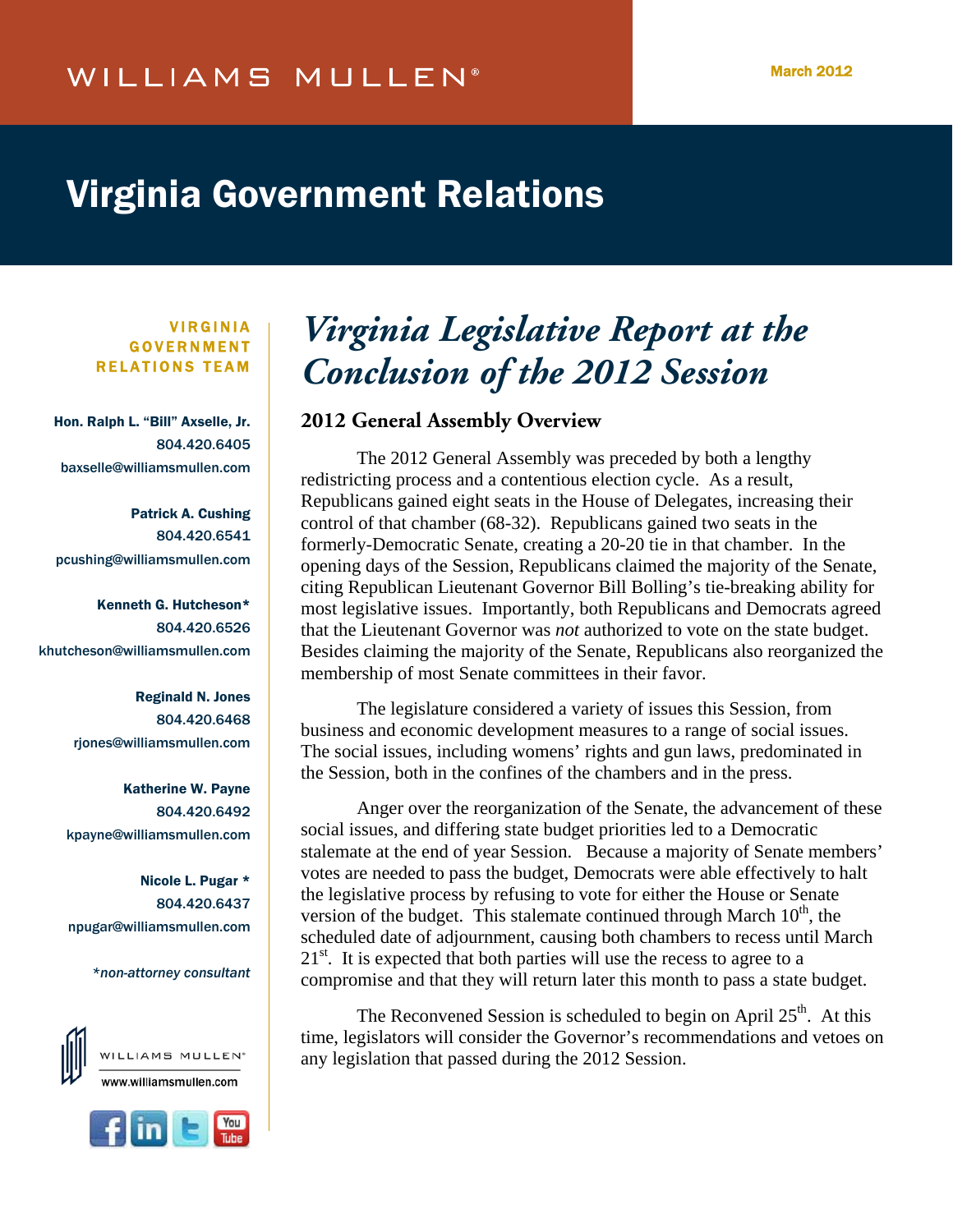

# **Summary of Approved Health Care Legislation**

There were 2,876 bills and resolutions introduced during the 2012 General Assembly Session. Most of the measures have completed the legislative process; however, some are still awaiting final action from the Governor's office (denoted with an asterisk). Generally, the Governor has thirty days to review legislation approved by the General Assembly, although some legislation can be expedited.

Below, please find a description of various bills approved by the General Assembly that will affect the health care industry. You can access the complete text of the bills as well as the votes on each bill by clicking on the blue hyperlinks below:

# **[HB 183](http://lis.virginia.gov/cgi-bin/legp604.exe?121+sum+HB183) Family Access to Medical Insurance Security Plan; coverage for certain children and pregnant women. \***

## *Chief patron:* O'Bannon

An Act to amend and reenact §§ 32.1-325 and 32.1-351 of the Code of Virginia, relating to medical assistance; coverage for certain children and pregnant women.

## *Summary as passed:*

Medical assistance; coverage for certain children and pregnant women. Provides that the Board of Medical Assistance Services shall include a provision in the state plan for medical assistance services for medical assistance for otherwise eligible pregnant women during the first five years of lawful residence in the United States. The bill also requires the Department of Medical Assistance Services to provide coverage under the Family Access to Medical Insurance Security (FAMIS) Plan for otherwise eligible children and pregnant women during the first five years of lawful residence in the United States. This bill is identical to SB 568.

# **[HB 269](http://lis.virginia.gov/cgi-bin/legp604.exe?121+sum+HB269) Certificate of public need; process for review & approval of psychiatric & substance abuse services. \***

*Chief patron:* Peace

An Act to amend and reenact §§ 32.1-102.1 and 32.1-102.3:2 of the Code of Virginia, relating to certificate of public need; process for review and approval of psychiatric and substance abuse services.

## *Summary as introduced:*

Certificate of public need; process for review and approval of psychiatric and substance abuse services. Eliminates the requirement that a Request for Applications be issued before the Commissioner of Health may accept and consider applications for a certificate of public need for establishment of psychiatric or substance abuse treatment beds or services. The bill contains technical amendments.

## **[HB 272](http://lis.virginia.gov/cgi-bin/legp604.exe?121+sum+HB272) Death, marriage, or divorce records; changes time period before becomes public.**  *Chief patron:* Peace

An Act to amend and reenact § 32.1-271 of the Code of Virginia, relating to when certain records are made public.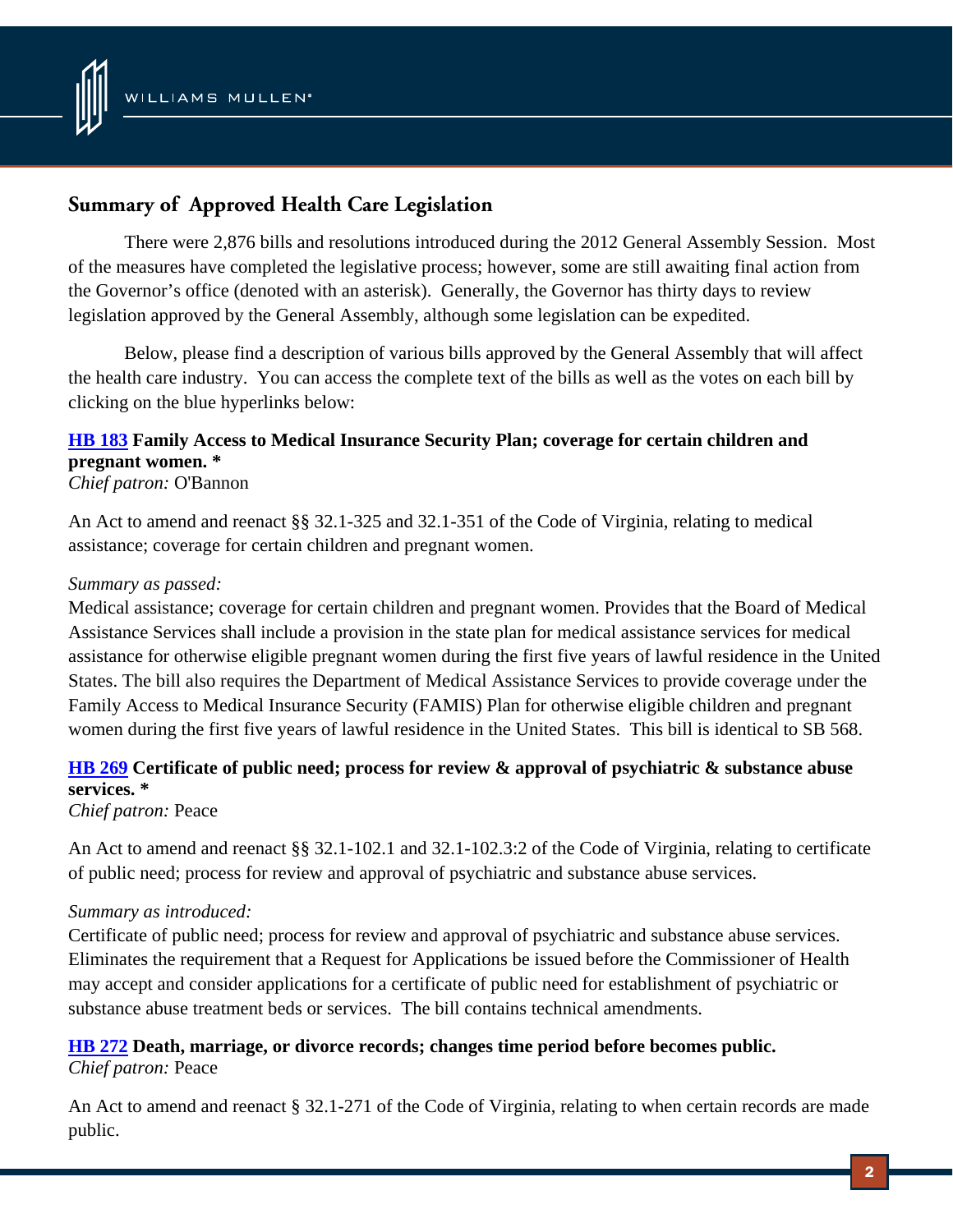

## *Summary as introduced:*

Death, marriage, or divorce records; when public**.** Reduces the time period after which death, marriage, divorce, or annulment records become public from 50 years to 25 years.

# **[HB 343](http://lis.virginia.gov/cgi-bin/legp604.exe?121+sum+HB343) Virginia All-Payer Claims Database; created. \***

*Chief patron:* O'Bannon

An Act to amend and reenact §§ 2.2-3705.6, 32.1-276.2, and 32.1-276.4 of the Code of Virginia; to amend the Code of Virginia by adding sections numbered 32.1-276.7:1 and 32.1-276.9:1; and to repeal § 32.1- 276.5:1 of the Code of Virginia, relating to health care data reporting.

# *Summary as passed:*

Virginia All Payer Claims Database; creation. Establishes the Virginia All-Payer Claims Database system, in order to facilitate data-driven, evidence-based improvements in access, quality, and cost of health care and to improve the public health through understanding of health care expenditure patterns and operation and performance of the health care system. Entities that choose to submit claims data to the database shall do so pursuant to data use and submission agreements executed with the nonprofit organization that contracts with the Commissioner of Health for public health data needs. The bill also directs the Commissioner to develop a work group to study continuing health information needs in the Commonwealth. This bill is identical to SB 135.

# **[HB 346](http://lis.virginia.gov/cgi-bin/legp604.exe?121+sum+HB346) Nurse practitioners; practice as part of patient care teams that includes a physician.**  *Chief patron:* O'Bannon

An Act to amend and reenact §§ 32.1-263, 54.1-2900, 54.1-2901, 54.1-2957, 54.1-2957.01, 54.1-3000, 54.1- 3005, 54.1-3301, and 54.1-3401 of the Code of Virginia, relating to practice of nurse practitioners; patient care teams.

# *Summary as passed House:*

Practice of nurse practitioners; patient care teams. Amends provisions governing the practice of nurse practitioners. The bill provides that nurse practitioners shall only practice as part of a patient care team and shall maintain appropriate collaboration and consultation, as evidenced in a written or electronic practice agreement, with at least one patient care team physician licensed to practice medicine in the Commonwealth. The bill also establishes requirements for written or electronic practice agreements for nurse practitioners, provides that physicians practicing as part of a patient care team may require nurse practitioners practicing as part of that patient care team to be covered by professional malpractice insurance, and amends requirements related to the prescriptive authority of nurse practitioners practicing as part of a patient care team.

# **[HB 462](http://lis.virginia.gov/cgi-bin/legp604.exe?121+sum+HB462) Abortion; informed consent, shall undergo ultrasound imaging, exceptions.**

*Chief patron:* Byron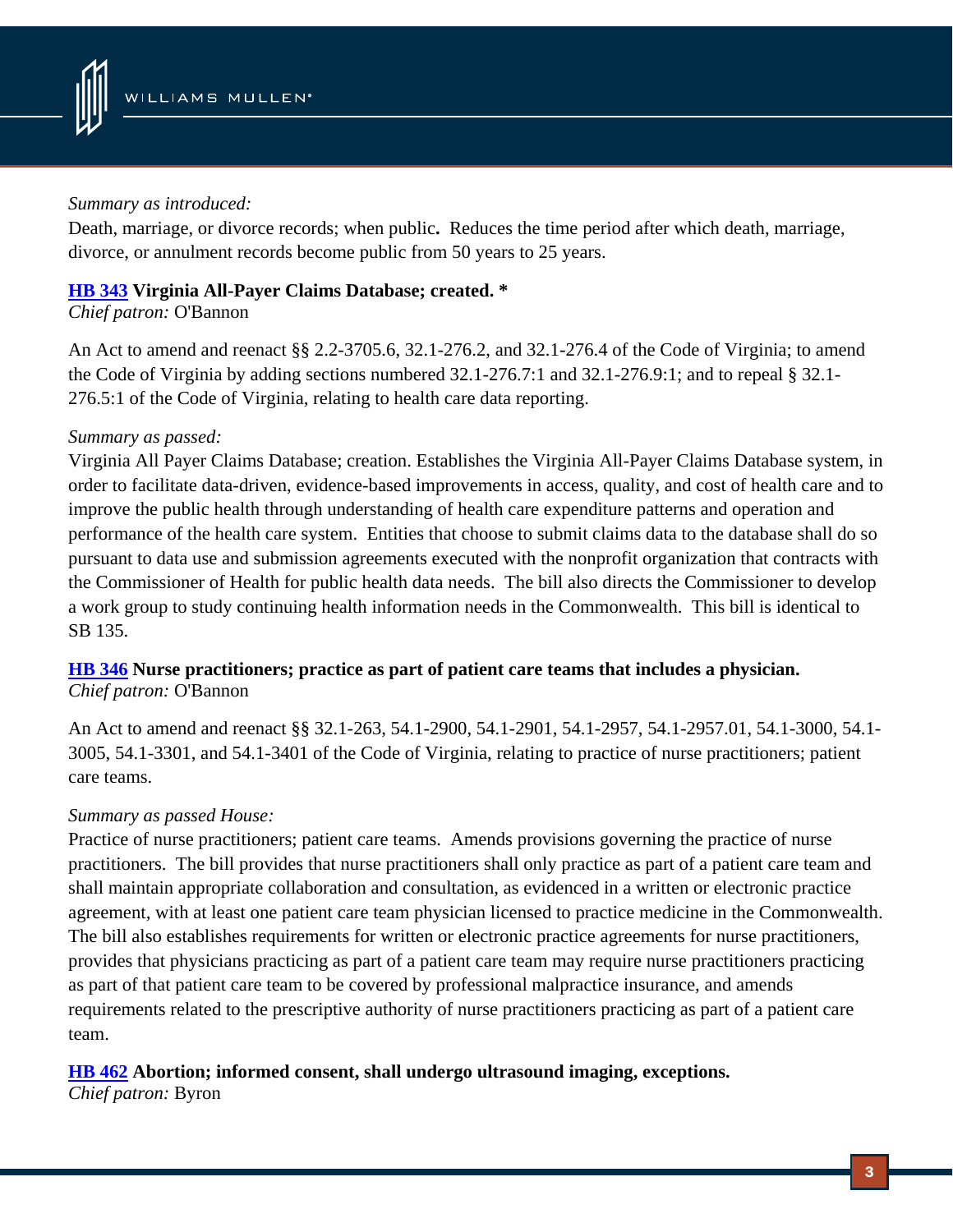

An Act to amend and reenact § 18.2-76 of the Code of Virginia, relating to ultrasound requirement as part of informed consent for abortion.

## *Summary as passed:*

Abortion; informed consent. Requires that, as a component of informed consent to an abortion, to determine gestational age, every pregnant female shall undergo transabdominal ultrasound imaging and be given an opportunity to view the ultrasound image of her fetus prior to the abortion. The medical professional performing the ultrasound must obtain written certification from the woman that the opportunity was offered and whether the woman availed herself of the opportunity to see the ultrasound image or hear the fetal heartbeat. A copy of the ultrasound and the written certification shall be maintained in the woman's medical records at the facility where the abortion is to be performed. The ultrasound is not required if the woman is the victim of rape or incest and the incident was reported to law enforcement. This bill incorporates HB 261.

# **[HB 496](http://lis.virginia.gov/cgi-bin/legp604.exe?121+sum+HB496) Discharge planning from state hospital or training center; right to return to place of residence. \***

*Chief patron:* Dance

An Act to amend and reenact § 37.2-505 of the Code of Virginia, relating to release from a state hospital or training center; discharge planning.

## *Summary as passed House:*

Discharge from state hospital or training center; return to place of residence. Provides that community services boards shall, as part of the discharge planning process for each individual released from a state hospital or training center, inform the consumer or his legally authorized representative that he may choose to return to the county or city in which he resided prior to admission or to any other county or city in the Commonwealth. The bill provides that the community services board serving the county or city in which the individual chooses to live is responsible for arranging transportation for the individual upon request.

# **[HB 507](http://lis.virginia.gov/cgi-bin/legp604.exe?121+sum+HB507) Child abuse; increases reporting period by health care providers on substance exposed infants. \***

*Chief patron:* Garrett

An Act to amend and reenact §§ 16.1-241.3 and 63.2-1509 of the Code of Virginia, relating to suspected child abuse; substance exposed infants; reporting by health care providers.

## *Summary as passed:*

Suspected child abuse; substance exposed infants; reporting by physicians**.** Increases the period of time from seven days to six weeks during which a health care provider, not exclusively the attending physician as in current law, may make a finding that an infant is a substance exposed infant in cases in which the determination is based on a drug test of the infant or on a diagnosis that the child has an illness, disease, or condition that may be attributed to in utero exposure to controlled substances. A diagnosis that the infant has fetal alcohol spectrum disorder may be made at any time following a child's birth. The bill also allows a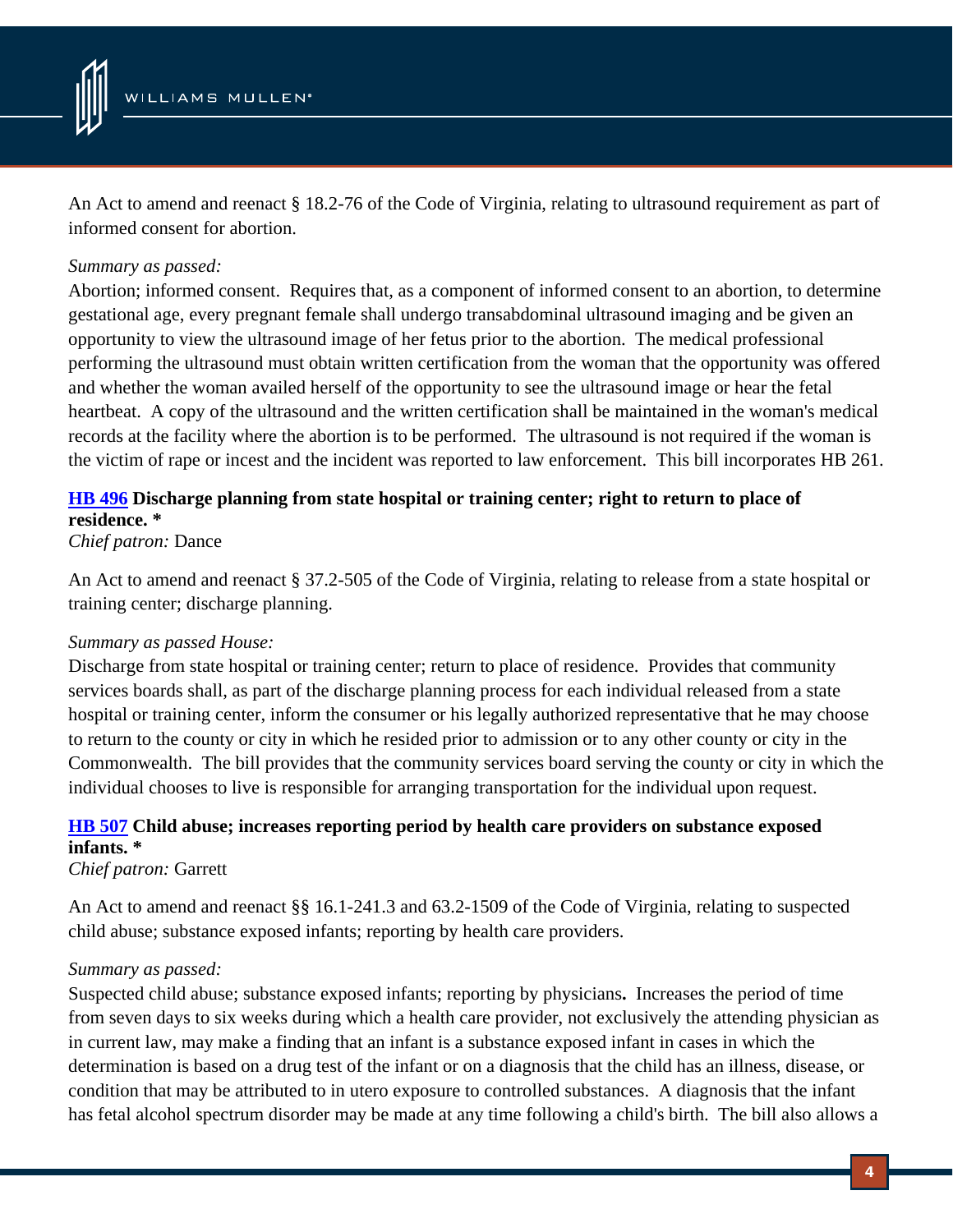

petition to be filed alleging suspected child abuse or neglect based on a finding by a health care provider that an infant is a substance exposed infant at any time. This bill is identical to SB 448.

## **[HB 543](http://lis.virginia.gov/cgi-bin/legp604.exe?121+sum+HB543) Massage therapists; licensure required by Board of Nursing. \***

*Chief patron:* Robinson

An Act to amend and reenact §§ 4.1-100, 54.1-3000, 54.1-3005, 54.1-3008, 54.1-3029, and 54.1-3029.1 of the Code of Virginia, relating to licensure of massage therapists.

# *Summary as passed:*

Licensed massage therapists. Requires that massage therapists be licensed, rather than certified, by the Board of Nursing; includes "bodywork" in the definition of "massage therapy"; and identifies activities that do not constitute massage therapy and bodywork. The bill also allows the Board of Nursing to issue a provisional license valid until July 1, 2014, to any individual who meets the current requirements for certification as a massage therapist, and requires the Board of Nursing to promulgate regulations to implement the provisions of the act with 280 days.

# **[HB 735](http://lis.virginia.gov/cgi-bin/legp604.exe?121+sum+HB735) Community-based continuing care (CBCC) providers; required to be registered with SCC. \***  *Chief patron:* Jones

An Act to amend and reenact §§ 38.2-4900, 38.2-4902, 38.2-4904, and 38.2-4905 of the Code of Virginia; to amend the Code of Virginia by adding in Chapter 49 of Title 38.2 an article numbered 2, consisting of sections numbered 38.2-4918 through 38.2-4923, and an article numbered 3, consisting of sections numbered 38.2-4924 through 38.2-4932; and to repeal §§ 38.2-4906 through 38.2-4909, 38.2-4911, and 38.2-4913 through 38.2-4916 of the Code of Virginia, relating to continuing care providers and communitybased continuing care providers.

# *Summary as introduced:*

Community-based continuing care providers**.** Requires providers of community-based continuing care (CBCC) to be registered with the State Corporation Commission as a continuing care provider and file a statement regarding the provider's CBCC program. Community-based continuing care is a program providing or committing to provide a range of services to an individual, other than an individual related by blood or marriage, pursuant to an agreement that is effective for the life of the individual or for a period in excess of one year, and in consideration of the payment of an entrance fee. A CBCC program includes the provision of the services in the individual's private residence as long as medically feasible and facility-based long-term care services when required. CBCC providers are required to deliver a copy of a disclosure statement regarding the CBCC program. Provisions regarding the escrowing of entrance fees and terms of contracts are analogous to existing requirements for continuing care providers. This bill is identical to SB 266.

**[HB 1211](http://lis.virginia.gov/cgi-bin/legp604.exe?121+sum+HB1211) Assisted living facilities and adult foster care homes; may accept third-party payments. \***  *Chief patron:* O'Bannon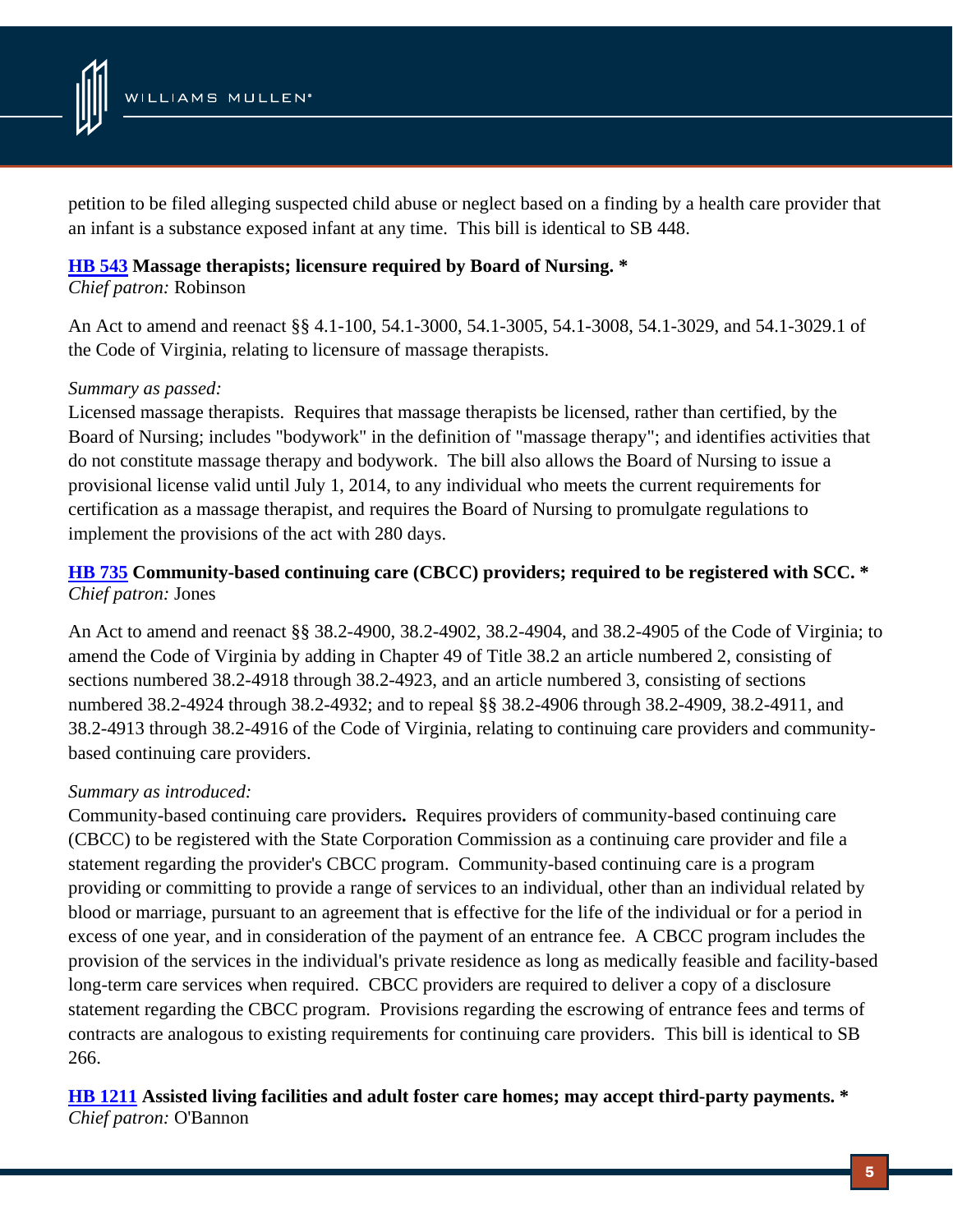

An Act to amend and reenact § 63.2-800 of the Code of Virginia, relating to auxiliary grants; third-party payments.

## *Summary as passed House:*

Auxiliary grants; third-party payments. Provides that assisted living facilities and adult foster care homes may accept payments from third parties for certain goods and services provided to auxiliary grant recipients provided certain requirements are met. The Department of Social Services shall not count such payments as income for the purpose of determining eligibility for or calculating the amount of an auxiliary grant. The bill also provides that assisted living facilities and adult foster care homes shall provide each auxiliary grant recipient with a written list of the goods and services that are covered by the auxiliary grant. This bill is identical to SB 596.

## **[HB 1237](http://lis.virginia.gov/cgi-bin/legp604.exe?121+sum+HB1237) Child abuse and neglect; mandatory reporting, penalties. \***

*Chief patron:* Scott, E.T.

An Act to amend and reenact § 63.2-1509 of the Code of Virginia, relating to suspected child abuse and neglect; mandatory reporting; penalties.

## *Summary as passed:*

Mandatory reporting of child abuse; penalty. Adds individuals who are 18 years of age or older and who are associated with or employed by any public organization responsible for the care, custody, or control of children to the list of individuals required to report suspected child abuse or neglect; reduces the time limit for reporting suspected child abuse or neglect by mandated reporters from 72 hours to 24 hours and increases the penalty for a second or subsequent failure to report from not less than \$100 nor more than \$1,000 to a fine of not less than \$1,000; provides that, in cases evidencing acts of rape, sodomy, or object sexual penetration, a person who knowingly and intentionally fails to make the required report shall be guilty of a Class 1 misdemeanor; and provides that no mandatory reporter shall be required to make a report if the person has actual knowledge that the same matter has already been reported to the local department or the Department's toll-free child abuse and neglect hotline.

# **[HB 1274](http://lis.virginia.gov/cgi-bin/legp604.exe?121+sum+HB1274) Nursing facility transfer & discharge procedures; workgroup to clarify requirements and guidelines. \***

# *Chief patron:* Hope

An Act to develop guidelines addressing nursing facility transfer and discharge procedures.

## *Summary as introduced:*

Requirements for transferring a nursing home resident; workgroup. Creates a workgroup for the purposes of clarifying requirements and developing guidelines applicable to nursing homes when transferring or discharging a resident.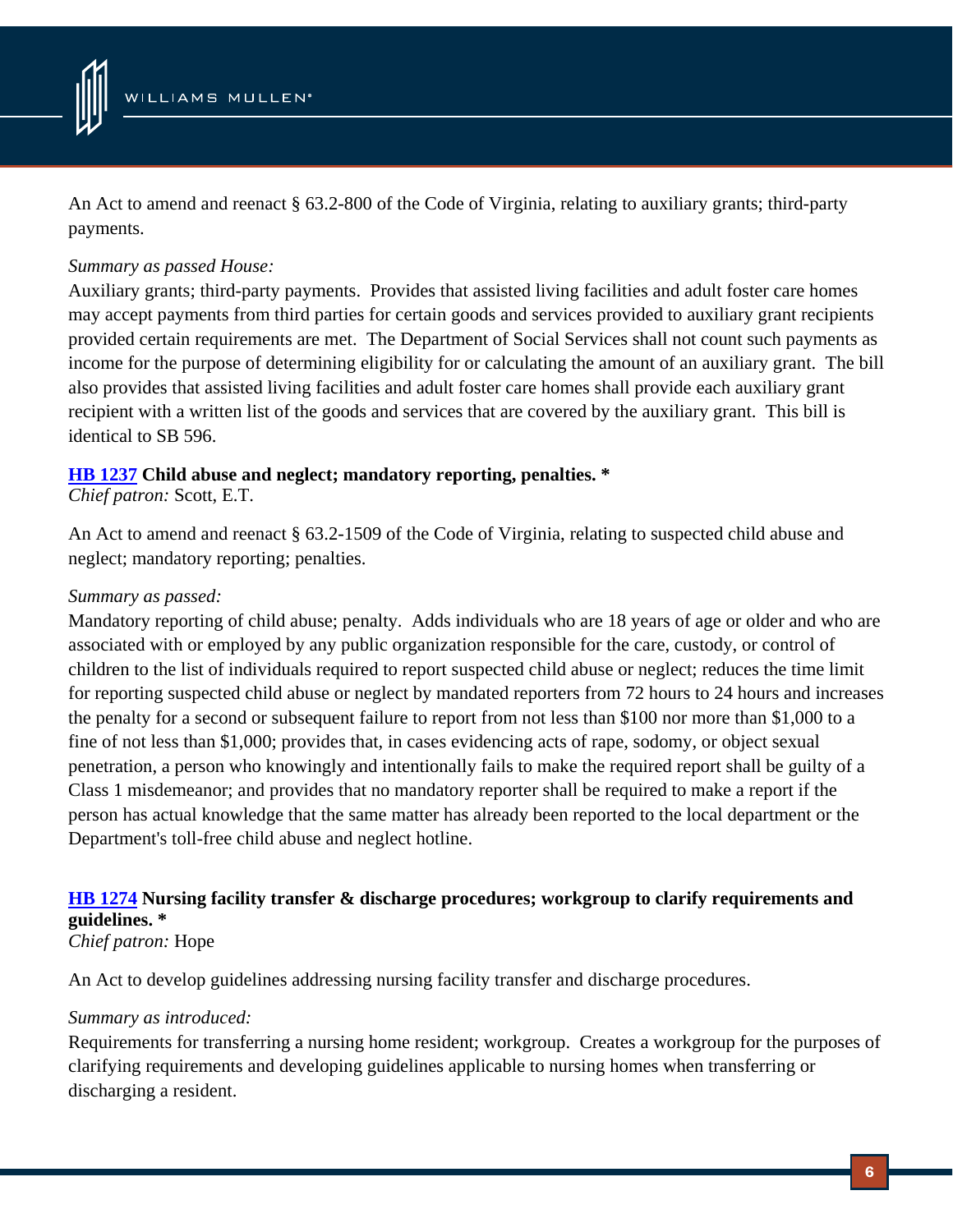

## **[SB 487](http://lis.virginia.gov/cgi-bin/legp604.exe?121+sum+SB487) Certificate of public need program; annual report.**

*Chief patron:* Newman

An Act to repeal § 32.1-102.12 of the Code of Virginia, relating to certificate of public need program; annual report.

## *Summary as introduced:*

Certificate of public need program; annual report. Eliminates the requirement that the Commissioner of Health report annually to the Governor and the General Assembly on the status of Virginia's certificate of public need program.

# **[SB 674](http://lis.virginia.gov/cgi-bin/legp604.exe?121+sum+SB674) Death by wrongful act; whenever fetal death, natural mother may bring an action against person, etc. \***

*Chief patrons:* Stanley, Garrett

An Act to amend and reenact § 8.01-50 of the Code of Virginia, relating to action for death by wrongful act; fetal death.

## *Summary as passed:*

Action for death by wrongful act; fetal death. Creates a cause of action for the death of a fetus caused by the wrongful act, neglect, or default of any person, ship, vessel, or corporation. The action shall be brought by the natural mother of the fetus or, in the event of the death or disability of the mother, the administrator of her estate, her guardian, or her personal representative. No cause of action for the death of the fetus may be brought against the natural mother of the fetus.

# **[SJ 92](http://lis.virginia.gov/cgi-bin/legp604.exe?121+sum+SJ92) Medicaid; JLARC to study payment policies for hospitals, nursing home, etc., on access to services. \***

# *Chief patron:* Stosch

Directing the Joint Legislative Audit and Review Commission to study the effect of Medicaid payment policies for hospitals, nursing homes, and physicians on access to health care services for Virginians. Report.

## 12104019D

## *Summary as introduced:*

Study; Joint Legislative Audit and Review Commission to study the effect of Medicaid payment policies for hospitals, nursing homes, and physicians on access to health care services for Virginians; report. Directs the Joint Legislative Audit and Review Commission to study the effect of Medicaid payment policies for hospitals, nursing homes, and physicians on Virginia Medicaid recipients' access to health care services.

# **Overview of Defeated Health Exchange Legislation**

 While several bills were introduced in the House and the Senate to set up the framework for the creation of Virginia's Health Benefit Exchange, neither chamber approved any of the bills introduced in its respective body. Legislators contended that Virginia should not invest any time or resources in the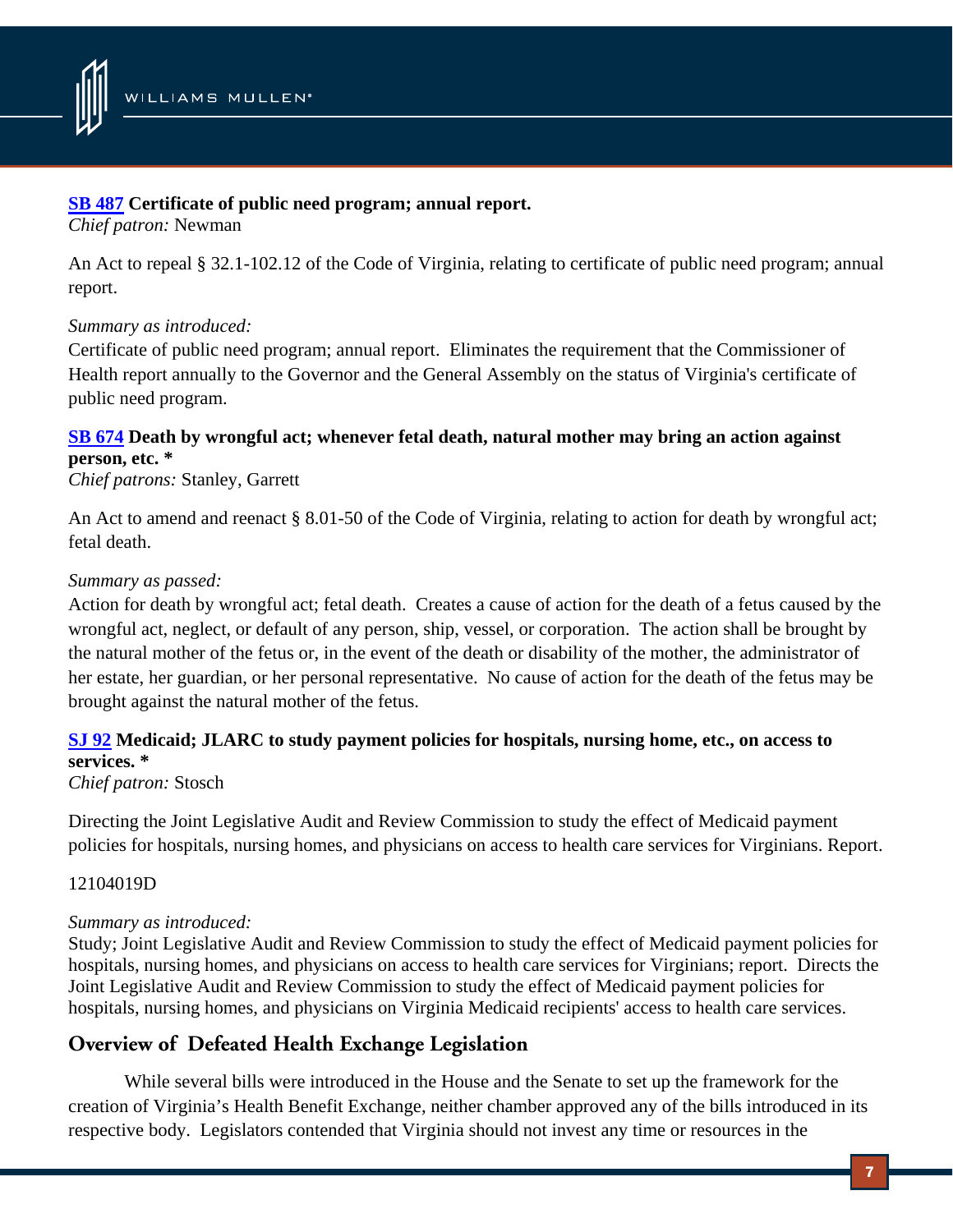

development of the state exchange before the Supreme Court ruled on the constitutionality of provisions of the federal law. Despite the conduct of hearings to review the bills introduced in that body, the Senate, like the House of Delegates, delayed any action on the bills with the assertion that, if the federal law was found to be constitutional, a special session could be convened to consider Health Benefit Exchange legislation. Virginia's Secretary of Health and Human Resources believes that legislation passed in the 2011 Session that stated that Virginia should create its own exchange gives the executive branch the authority to develop an exchange. The legislative branch however is not amenable to allowing the executive branch to make all decisions related to the creation of the Exchange. We, of course, will be monitoring and will continue to discuss the creation of Virginia's exchange with legislators before and, if the federal law is upheld, after the Supreme Court case is decided.

 Below please find a list of bills introduced to create Virginia's Health Benefit Exchange. We expect that if and when the legislature proceeds with the creation of the exchange, either or both of Senator John Watkins's and Delegate Kathy Byron's bills could be the language used to start the discussion.

## **[HB 357](http://lis.virginia.gov/cgi-bin/legp604.exe?121+sum+HB357) Virginia Health Benefit Exchange Authority; created.**

*Chief patron:* McClellan

A BILL to amend and reenact §§ 2.2-2818, 2.2-2905, 2.2-3705.7, 2.2-3711, 2.2-4002, 2.2-4343, 32.1-16, 32.1-321.1, 38.2-200, 38.2-316, 38.2-3522.1, 38.2-3523.4, and 63.2-206 of the Code of Virginia and to amend the Code of Virginia by adding sections numbered 38.2-1809.1, 38.2-3430.1:2, and 38.2-3510.1 and by adding in Title 38.2 a chapter numbered 64, consisting of sections numbered 38.2-6400 through 38.2- 6431, relating to the creation of the Virginia Health Benefit Exchange Authority and the establishment and operation of a health benefit exchange for the Commonwealth; assessments; rules applicable to health care plans offered outside the health benefit exchange; duties of state agencies.

# 12101057D

# *Summary as introduced:*

Virginia Health Benefits Exchange**.** Creates the Virginia Health Benefits Exchange Authority as a political subdivision of the Commonwealth. The Authority is charged with establishing and operating health benefit exchanges for qualified individuals and small businesses, collectively referred to as the Exchange. The measure also provides for the Authority to perform, or provide for the performance by other state agencies of, duties associated with the operation of the Exchange as required by the federal Patient Protection and Affordable Care Act, and implements the intent set forth in Chapter 823 of the 2011 Acts of Assembly that Virginia create and operate its own health benefits exchange to preserve and enhance competition in the health insurance market. The Authority is authorized to enter agreements with the State Corporation Commission and Departments of Medical Assistance Services, Health, and Social Services regarding the performance of duties related to the conduct of the Exchange. The Exchange will be funded by assessments on health insurers offering plans in the Exchange. Persons who file information that is known to be false or misleading, or willfully and knowingly violate any provision of the act, are subject to a civil penalty of not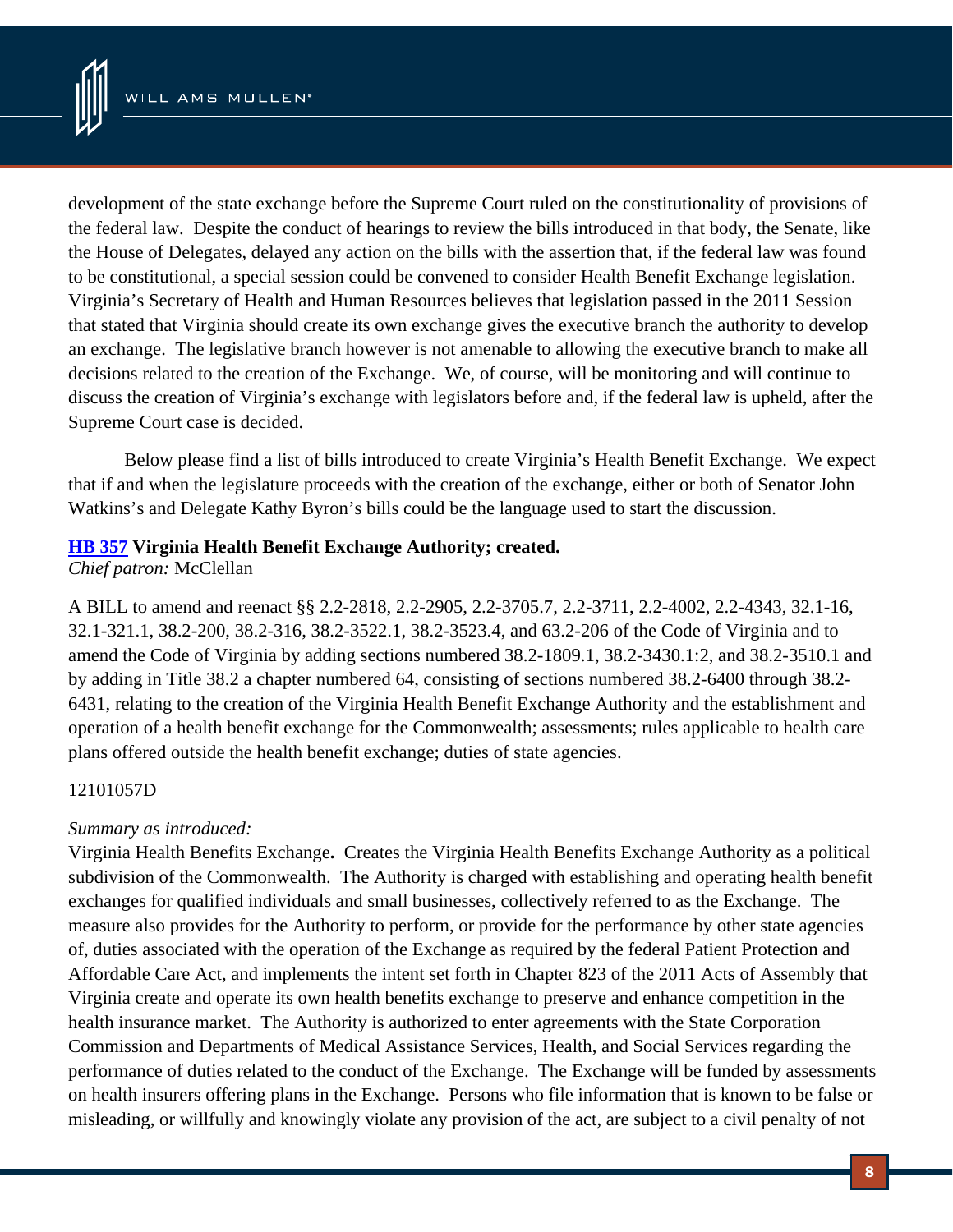

more than \$5,000. The measure provides that the same market rules will apply to health plans sold inside and outside the Exchange, and that mandated health benefits applicable to plans offered outside the Exchange will also apply to plans offered through the Exchange. Insurance companies are required to offer the same health plans, for the same price, inside and outside the Exchange. Insurers are prohibited from offering bronze level plans outside the Exchange unless they also offer such plans through the Exchange. The State Corporation Commission is required to ensure that insurance agents and brokers are not provided with financial incentives to direct persons either to the Exchange or outside the Exchange. The measure will expire on the effective date of a final, nonappealable order of a court of proper jurisdiction invalidating the Patient Protection and Affordable Care Act or of federal legislation repealing the federal act.

## **[HB 402](http://lis.virginia.gov/cgi-bin/legp604.exe?121+sum+HB402) Health Benefit Exchange Authority; created, report.**

## *Chief patron:* Hope

A BILL to amend and reenact §§ 2.2-2905, 2.2-3705.7, 2.2-3711, 2.2-4002, 2.2-4343, 32.1-16, 32.1-321.1, 38.2-200, and 63.2-206 of the Code of Virginia and to amend the Code of Virginia by adding in Title 38.2 a chapter numbered 64, consisting of sections numbered 38.2-6400 through 38.2-6427, relating to the creation of the Virginia Health Benefit Exchange Authority and the establishment and operation of a health benefit exchange for the Commonwealth; assessments; duties of state agencies; study.

## 12102105D

## *Summary as introduced:*

Virginia Health Benefits Exchange**.** Creates the Virginia Health Benefits Exchange Authority as a political subdivision of the Commonwealth, as recommended by the Virginia Health Reform Initiative Advisory Council. The Authority is charged with establishing and operating health benefit exchanges for qualified individuals and for small businesses, collectively referred to as the Exchange. The measure also provides for the Authority to perform, or provide for the performance by other state agencies of, duties associated with the operation of the Exchange as required by the federal Patient Protection and Affordable Care Act, and implements the intent set forth in Chapter 823 of the Acts of Assembly of 2011 that Virginia create and operate its own health benefits exchange to preserve and enhance competition in the health insurance market. The Authority is authorized to enter agreements with the State Corporation Commission and Departments of Medical Assistance Services, Health, and Social Services regarding the performance of duties related to the conduct of the Exchange. The Exchange will be funded by assessment fees on all health carriers offering plans in the Exchange. The measure provides that mandated health benefits applicable to plans offered outside the Exchange will also apply to plans offered through the Exchange.

## **[HB 464](http://lis.virginia.gov/cgi-bin/legp604.exe?121+sum+HB464) Virginia Health Benefit Exchange; created, report.**

## *Chief patron:* Byron

A BILL to amend the Code of Virginia by adding in Title 38.2 a chapter numbered 64, consisting of sections numbered 38.2-6400 through 38.2-6415, relating to the establishment and operation of a health benefit exchange for the Commonwealth; assessments.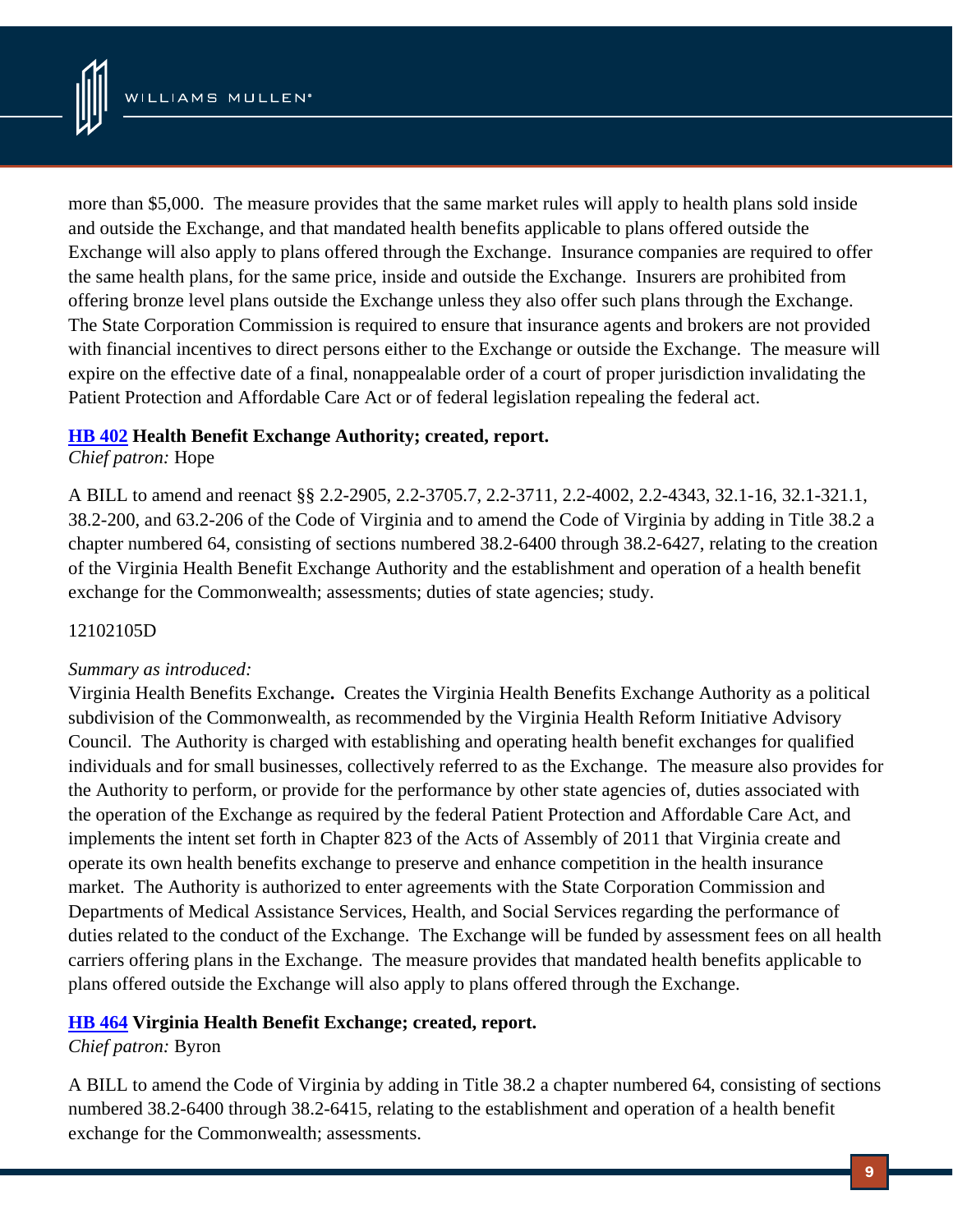

## 12102877D

## *Summary as introduced:*

Virginia Health Benefit Exchange. Creates the Virginia Health Benefit Exchange, which will be established and operated by a new division within the State Corporation Commission. The Exchange shall facilitate the purchase and sale of qualified health plans and qualified dental plans to qualified individuals and qualified employers. The Exchange will be funded by assessments on health insurers offering plans in the Exchange. A health plan will not be required to cover any state mandated health benefit if federal law does not require it to be covered as part of the essential benefits package. The essential health benefits are items and services included in the benchmark health insurance plan, which is the largest plan in the largest product in the Commonwealth's small group market as supplemented in order to provide coverage for the items and services within the statutory essential health benefits categories. The Exchange shall ensure that no qualified health insurance plan that is sold or offered for sale through the Exchange provides coverage for abortions, except for an abortion performed (i) when the life of the mother is endangered by a physical disorder, physical illness, or physical injury, including a life-endangering physical condition caused by or arising from the pregnancy itself, or (ii) when the pregnancy is the result of an alleged act of rape or incest. The measure shall expire if any section, clause, provision, or portion of Title I, subtitle D of the Patient Protection and Affordable Care Act shall be repealed or held invalid or unconstitutional by any court of competent jurisdiction.

# **[SB 383](http://lis.virginia.gov/cgi-bin/legp604.exe?121+sum+SB383) Virginia Health Benefit Exchange Authority; created.**

*Chief patron:* McEachin

A BILL to amend and reenact §§ 2.2-2818, 2.2-2905, 2.2-3705.7, 2.2-3711, 2.2-4002, 2.2-4343, 32.1-16, 32.1-321.1, 38.2-200, 38.2-316, 38.2-3522.1, 38.2-3523.4, and 63.2-206 of the Code of Virginia and to amend the Code of Virginia by adding sections numbered 38.2-1809.1, 38.2-3430.1:2, and 38.2-3510.1 and by adding in Title 38.2 a chapter numbered 64, consisting of sections numbered 38.2-6400 through 38.2- 6431, relating to the creation of the Virginia Health Benefit Exchange Authority and the establishment and operation of a health benefit exchange for the Commonwealth; assessments; rules applicable to health care plans offered outside the health benefit exchange; duties of state agencies.

# 12101007D

# *Summary as introduced:*

Virginia Health Benefits Exchange. Creates the Virginia Health Benefits Exchange Authority as a political subdivision of the Commonwealth. The Authority is charged with establishing and operating health benefit exchanges for qualified individuals and small businesses, collectively referred to as the Exchange. The measure also provides for the Authority to perform, or provide for the performance by other state agencies of, duties associated with the operation of the Exchange as required by the federal Patient Protection and Affordable Care Act, and implements the intent set forth in Chapter 823 of the 2011 Acts of Assembly that Virginia create and operate its own health benefits exchange to preserve and enhance competition in the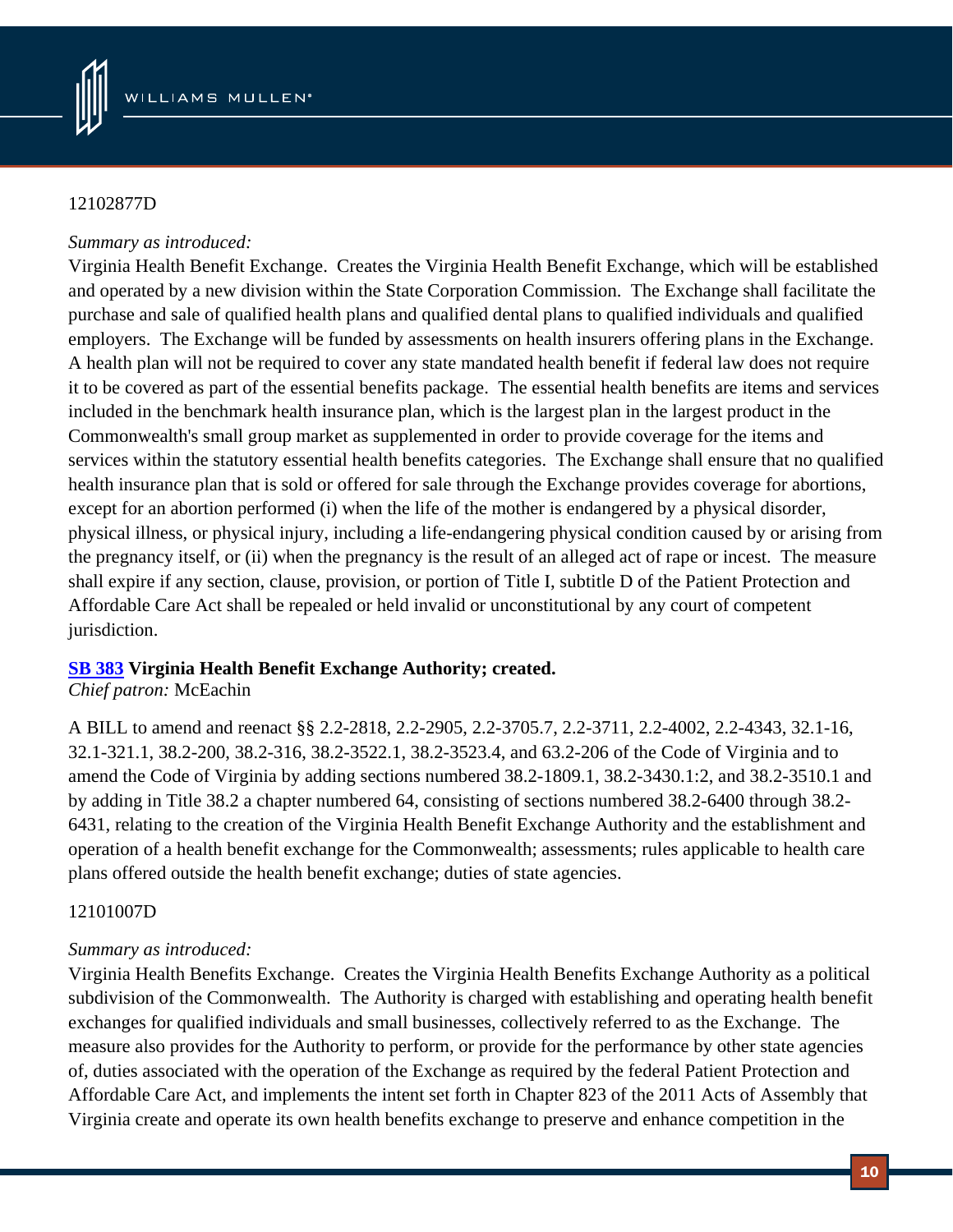

health insurance market. The Authority is authorized to enter agreements with the State Corporation Commission and Departments of Medical Assistance Services, Health, and Social Services regarding the performance of duties related to the conduct of the Exchange. The Exchange will be funded by assessments on health insurers offering plans in the Exchange. Persons who file information that is known to be false or misleading, or willfully and knowingly violate any provision of the act, are subject to a civil penalty of not more than \$5,000. The measure provides that the same market rules will apply to health plans sold inside and outside the Exchange, and that mandated health benefits applicable to plans offered outside the Exchange will also apply to plans offered through the Exchange. Insurance companies are required to offer the same health plans, for the same price, inside and outside the Exchange. Insurers are prohibited from offering bronze level plans outside the Exchange unless they also offer such plans through the Exchange. The State Corporation Commission is required to ensure that insurance agents and brokers are not provided with financial incentives to direct persons either to the Exchange or outside the Exchange. The measure will expire on the effective date of a final, nonappealable order of a court of proper jurisdiction invalidating the Patient Protection and Affordable Care Act or of federal legislation repealing the federal act.

#### **[SB 488](http://lis.virginia.gov/cgi-bin/legp604.exe?121+sum+SB488) Virginia Health Benefit Exchange; created, report.**

*Chief patron:* Saslaw

A BILL to amend the Code of Virginia by adding in Title 38.2 a chapter numbered 64, consisting of sections numbered 38.2-6400 through 38.2-6412, relating to the establishment and operation of a health benefit exchange for the Commonwealth; assessments.

## 12100912D

## *Summary as introduced:*

Virginia Health Benefit Exchange**.** Creates the Virginia Health Benefit Exchange, which will be established and operated by a new division within the State Corporation Commission. The Exchange shall facilitate the purchase and sale of qualified health plans and qualified dental plans to qualified individuals and qualified employers. The Exchange will be funded by assessments on health insurers offering plans in the Exchange. A health plan will not be required to cover any state mandated health benefit if federal law does not require it to be covered as part of the essential benefits package.

## **[SB 496](http://lis.virginia.gov/cgi-bin/legp604.exe?121+sum+SB496) Virginia Health Benefit Exchange; created, report.**

#### *Chief patron:* Watkins

A BILL to amend the Code of Virginia by adding in Title 38.2 a chapter numbered 64, consisting of sections numbered 38.2-6400 through 38.2-6415, relating to the establishment and operation of a health benefit exchange for the Commonwealth; assessments.

#### 12100906D

#### *Summary as introduced:*

Virginia Health Benefit Exchange**.** Creates the Virginia Health Benefit Exchange, which will be established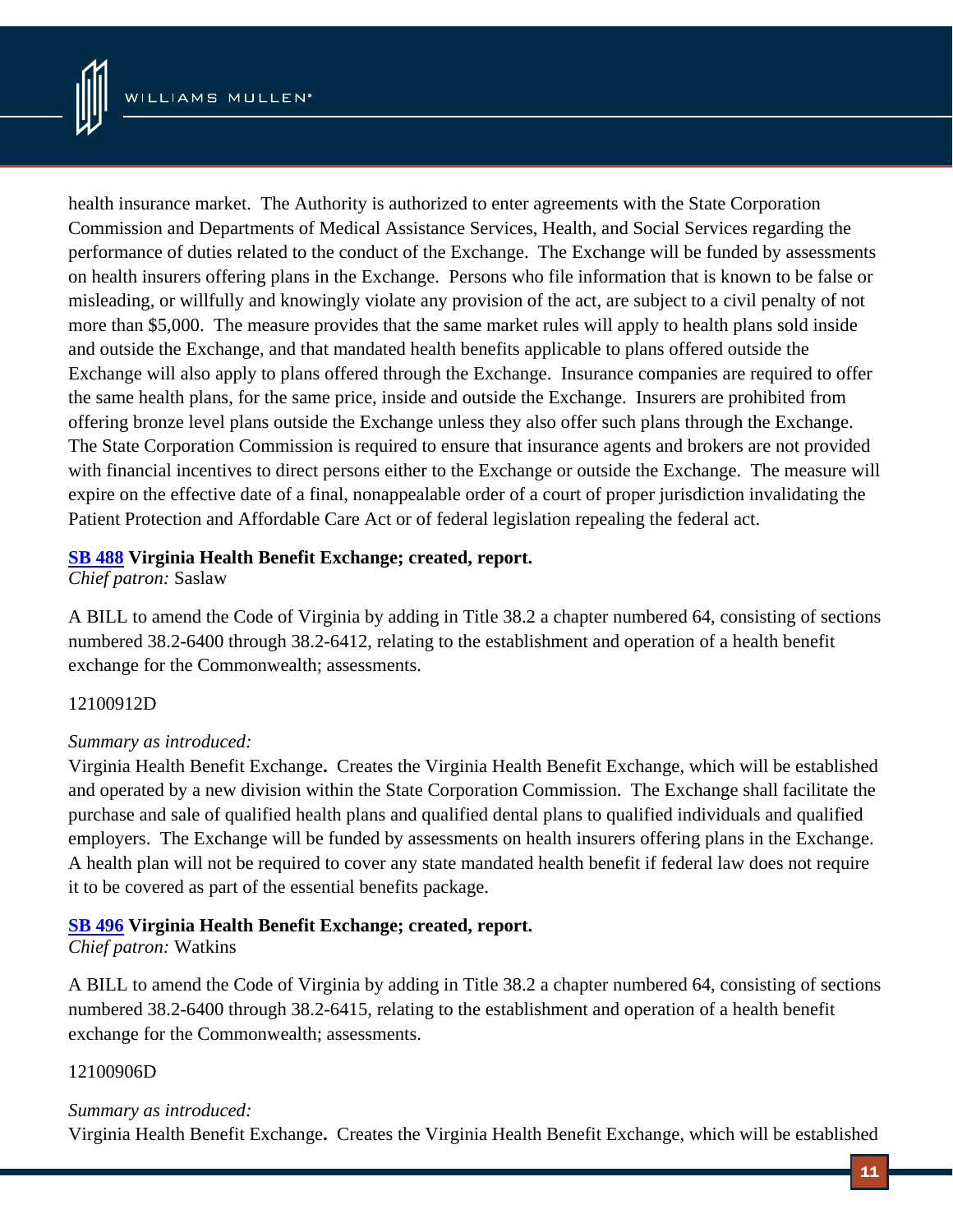

and operated by a new division within the State Corporation Commission. The Exchange shall facilitate the purchase and sale of qualified health plans and qualified dental plans to qualified individuals and qualified employers. The Exchange will be funded by assessments on health insurers offering plans in the Exchange. A health plan will not be required to cover any state mandated health benefit if federal law does not require it to be covered as part of the essential benefits package. The essential health benefits are items and services included in the benchmark health insurance plan, which is the largest plan in the largest product in the Commonwealth's small group market as supplemented in order to provide coverage for the items and services within the statutory essential health benefits categories. The Exchange shall ensure that no qualified health insurance plan that is sold or offered for sale through the Exchange provides coverage for abortions, except for an abortion performed (i) when the life of the mother is endangered by a physical disorder, physical illness, or physical injury, including a life-endangering physical condition caused by or arising from the pregnancy itself, or (ii) when the pregnancy is the result of an alleged act of rape or incest. The measure shall expire if any section, clause, provision, or portion of Title I, subtitle D of the Patient Protection and Affordable Care Act shall be repealed or held invalid or unconstitutional by any court of competent jurisdiction.

# **[SB 615](http://lis.virginia.gov/cgi-bin/legp604.exe?121+sum+SB615) Health Benefit Exchange Authority; created, report.**

*Chief patrons:* Favola, Northam

A BILL to amend and reenact §§ 2.2-2905, 2.2-3705.7, 2.2-3711, 2.2-4002, 2.2-4343, 32.1-16, 32.1-321.1, 38.2-200, and 63.2-206 of the Code of Virginia and to amend the Code of Virginia by adding in Title 38.2 a chapter numbered 64, consisting of sections numbered 38.2-6400 through 38.2-6427, relating to the creation of the Virginia Health Benefit Exchange Authority and the establishment and operation of a health benefit exchange for the Commonwealth; assessments; duties of state agencies; study.

# 12103373D

# *Summary as introduced:*

Virginia Health Benefits Exchange. Creates the Virginia Health Benefits Exchange Authority as a political subdivision of the Commonwealth, as recommended by the Virginia Health Reform Initiative Advisory Council. The Authority is charged with establishing and operating health benefit exchanges for qualified individuals and for small businesses, collectively referred to as the Exchange. The measure also provides for the Authority to perform, or provide for the performance by other state agencies of, duties associated with the operation of the Exchange as required by the federal Patient Protection and Affordable Care Act, and implements the intent set forth in Chapter 823 of the Acts of Assembly of 2011 that Virginia create and operate its own health benefits exchange to preserve and enhance competition in the health insurance market. The Authority is authorized to enter agreements with the State Corporation Commission and Departments of Medical Assistance Services, Health, and Social Services regarding the performance of duties related to the conduct of the Exchange. The Exchange will be funded by assessment fees on all health carriers offering plans in the Exchange. The measure provides that mandated health benefits applicable to plans offered outside the Exchange will also apply to plans offered through the Exchange.